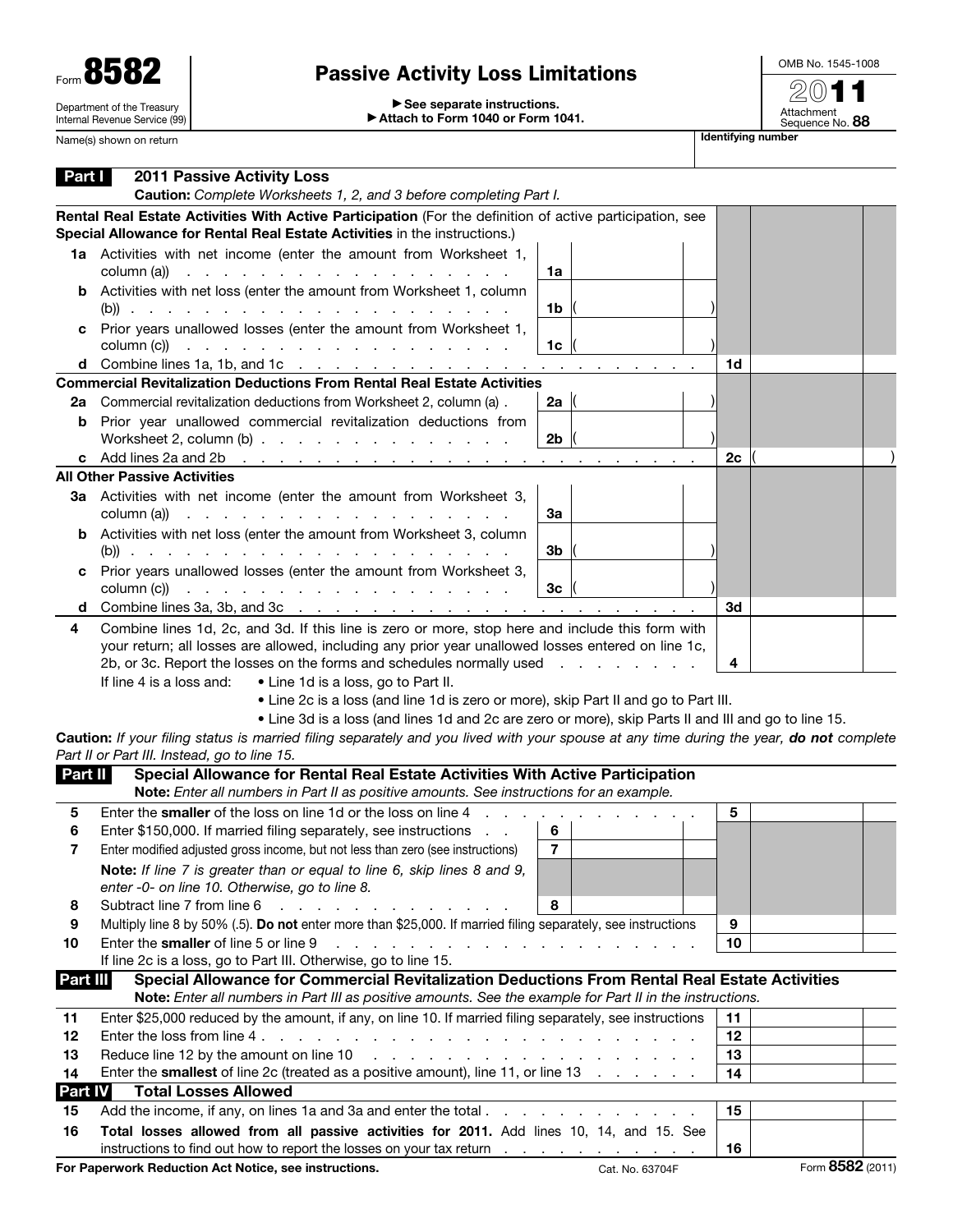Caution: *The worksheets must be filed with your tax return. Keep a copy for your records.* Worksheet 1—For Form 8582, Lines 1a, 1b, and 1c (See instructions.)

| Name of activity                                                                       |                             | <b>Current year</b>       | <b>Prior years</b>              | Overall gain or loss |          |
|----------------------------------------------------------------------------------------|-----------------------------|---------------------------|---------------------------------|----------------------|----------|
|                                                                                        | (a) Net income<br>(line 1a) | (b) Net loss<br>(line 1b) | (c) Unallowed<br>loss (line 1c) | (d) Gain             | (e) Loss |
|                                                                                        |                             |                           |                                 |                      |          |
|                                                                                        |                             |                           |                                 |                      |          |
|                                                                                        |                             |                           |                                 |                      |          |
|                                                                                        |                             |                           |                                 |                      |          |
|                                                                                        |                             |                           |                                 |                      |          |
| Total. Enter on Form 8582, lines 1a, 1b,<br>and 1c $\ldots$ $\ldots$ $\ldots$ $\ldots$ |                             |                           |                                 |                      |          |

Worksheet 2—For Form 8582, Lines 2a and 2b (See instructions.)

| Name of activity                                                                    | (a) Current year<br>deductions (line 2a) | (b) Prior year<br>unallowed deductions (line 2b) | (c) Overall loss |  |  |
|-------------------------------------------------------------------------------------|------------------------------------------|--------------------------------------------------|------------------|--|--|
|                                                                                     |                                          |                                                  |                  |  |  |
|                                                                                     |                                          |                                                  |                  |  |  |
|                                                                                     |                                          |                                                  |                  |  |  |
|                                                                                     |                                          |                                                  |                  |  |  |
| Total. Enter on Form 8582, lines 2a and                                             |                                          |                                                  |                  |  |  |
| 2 <sub>b</sub><br>$\ldots$ . The set of the set of the set of $\blacktriangleright$ |                                          |                                                  |                  |  |  |

Worksheet 3—For Form 8582, Lines 3a, 3b, and 3c (See instructions.)

| Name of activity                                                           |                                                          | <b>Current year</b> | <b>Prior years</b><br>Overall gain or loss |          |          |  |
|----------------------------------------------------------------------------|----------------------------------------------------------|---------------------|--------------------------------------------|----------|----------|--|
|                                                                            | (a) Net income<br>(b) Net loss<br>(line 3a)<br>(line 3b) |                     | (c) Unallowed<br>loss (line 3c)            | (d) Gain | (e) Loss |  |
|                                                                            |                                                          |                     |                                            |          |          |  |
|                                                                            |                                                          |                     |                                            |          |          |  |
|                                                                            |                                                          |                     |                                            |          |          |  |
|                                                                            |                                                          |                     |                                            |          |          |  |
|                                                                            |                                                          |                     |                                            |          |          |  |
| Total. Enter on Form 8582, lines 3a, 3b,<br>and $3c$ $\blacktriangleright$ |                                                          |                     |                                            |          |          |  |

Worksheet 4—Use this worksheet if an amount is shown on Form 8582, line 10 or 14 (See instructions.)

| Name of activity                                                                | Form or schedule<br>and line number<br>to be reported on<br>(see instructions) | (a) Loss | (b) Ratio | (c) Special<br>allowance | (d) Subtract<br>column (c) from<br>column (a) |
|---------------------------------------------------------------------------------|--------------------------------------------------------------------------------|----------|-----------|--------------------------|-----------------------------------------------|
|                                                                                 |                                                                                |          |           |                          |                                               |
|                                                                                 |                                                                                |          |           |                          |                                               |
|                                                                                 |                                                                                |          |           |                          |                                               |
|                                                                                 |                                                                                |          |           |                          |                                               |
|                                                                                 |                                                                                |          |           |                          |                                               |
| <b>Total</b><br>and a series of the contract of the contract of the contract of | $\blacktriangleright$                                                          |          | 1.00      |                          |                                               |

Worksheet 5—Allocation of Unallowed Losses (See instructions.)

| Name of activity                                                                    | Form or schedule<br>and line number<br>to be reported on<br>(see instructions) | (a) Loss | (b) Ratio | (c) Unallowed loss |
|-------------------------------------------------------------------------------------|--------------------------------------------------------------------------------|----------|-----------|--------------------|
|                                                                                     |                                                                                |          |           |                    |
|                                                                                     |                                                                                |          |           |                    |
|                                                                                     |                                                                                |          |           |                    |
|                                                                                     |                                                                                |          |           |                    |
|                                                                                     |                                                                                |          |           |                    |
| <b>Total</b><br>and the contract of the contract of the contract of the contract of |                                                                                |          | 1.00      |                    |